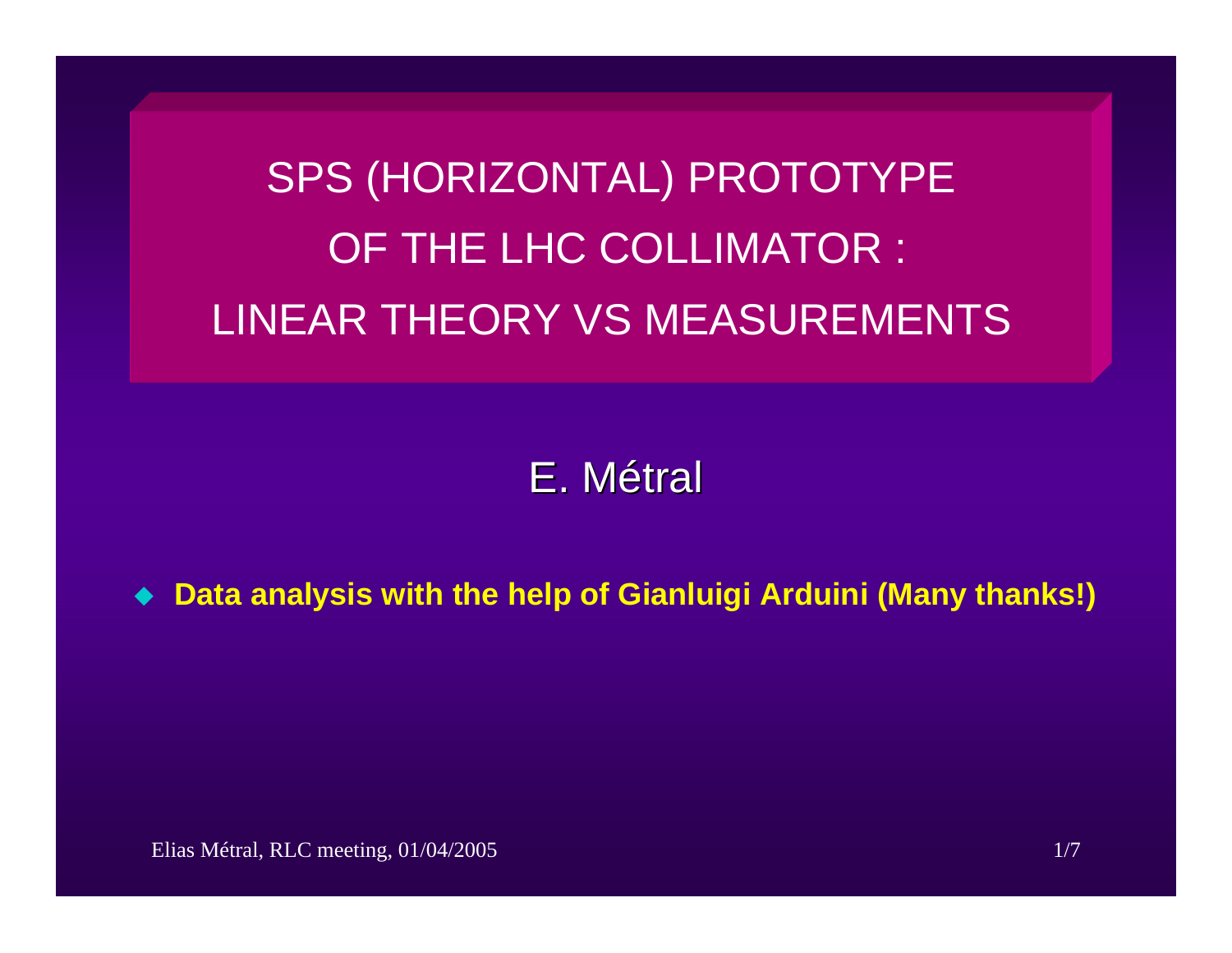# **DATA ANALYSIS (1/3) DATA ANALYSIS (1/3)**



1st measurement Time 3:35:42 3:45:34 4:02:04 4:21:46 4:39:43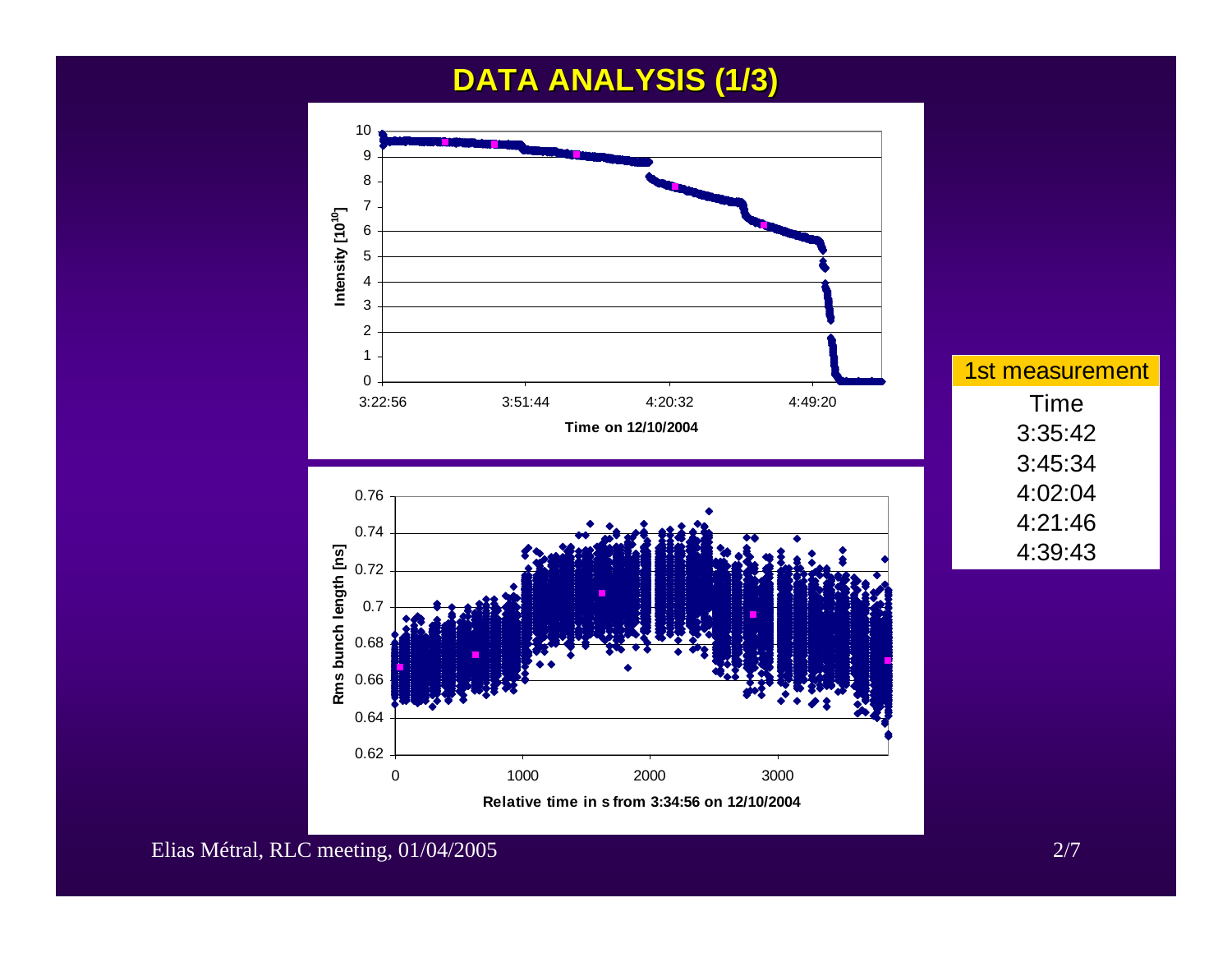## **DATA ANALYSIS (2/3) DATA ANALYSIS (2/3)**

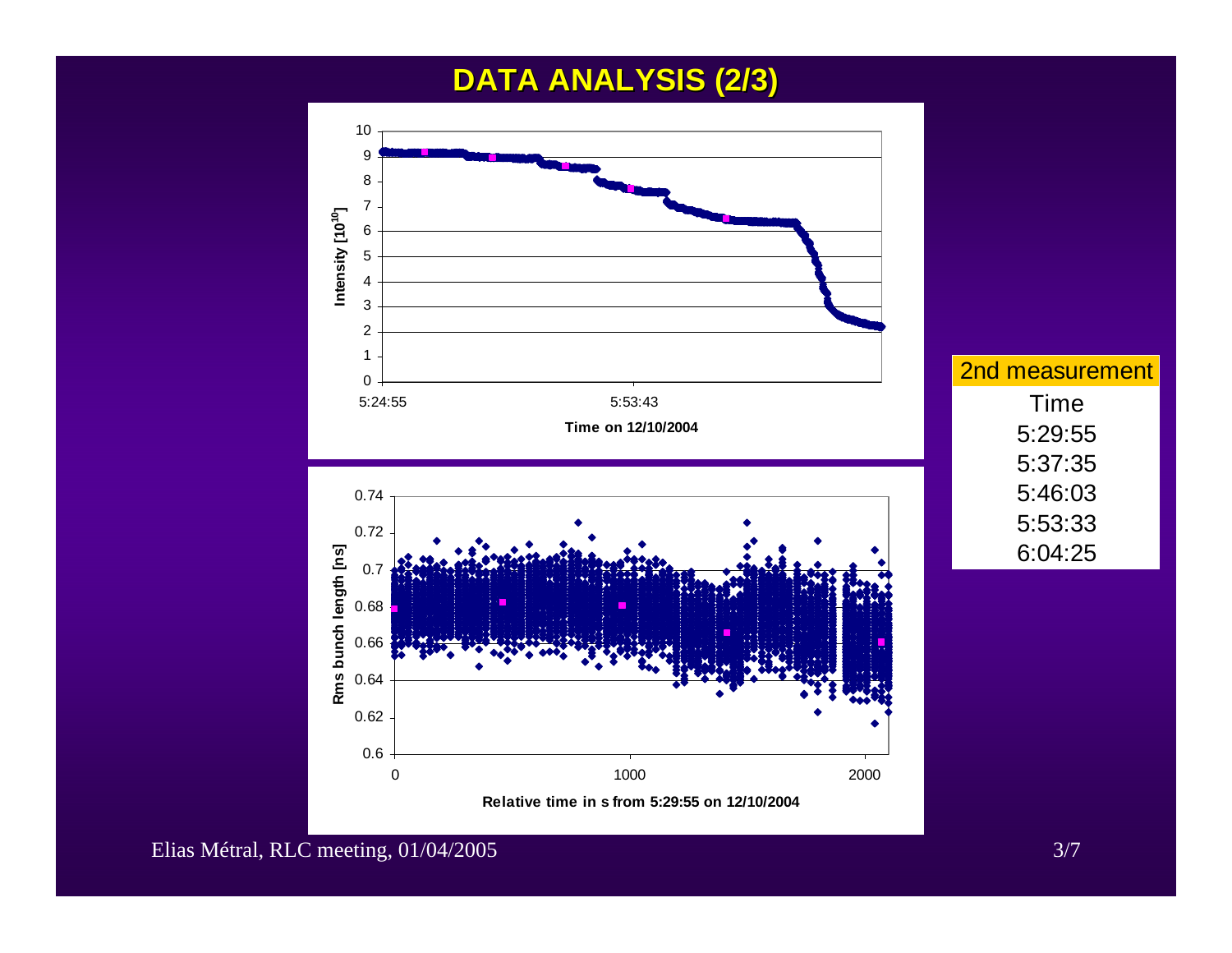# **DATA ANALYSIS (3/3) DATA ANALYSIS (3/3)**

**From S. Redaelli (07/03/05)**

1st measurement

| Date               |         |      | Time Half gap [mm] Intensity $[10^{10}]$ Rms bunch length [ns] |
|--------------------|---------|------|----------------------------------------------------------------|
| 10/12/2004 3:35:42 | 2.43025 | 9.56 | 0.67                                                           |
| 10/12/2004 3:45:34 | 1.93025 | 9.48 | 0.67                                                           |
| 10/12/2004 4:02:04 | 1.43025 | 9.06 | 0.71                                                           |
| 10/12/2004 4:21:46 | 1.13025 | 7.78 | 0.7                                                            |
| 10/12/2004 4:39:43 | 0.98025 | 6.24 | 0.67                                                           |

#### 2nd measurement

| Date               |         |      | Time Half gap [mm] Intensity [10 <sup>10</sup> ] Rms bunch length [ns] |
|--------------------|---------|------|------------------------------------------------------------------------|
| 10/12/2004 5:29:55 | 1.93025 | 9.15 | 0.68                                                                   |
| 10/12/2004 5:37:35 | 1.43025 | 8.95 | 0.68                                                                   |
| 10/12/2004 5:46:03 | 1.23025 | 8.6  | 0.68                                                                   |
| 10/12/2004 5:53:33 | 1.03025 | 7.69 | 0.67                                                                   |
| 10/12/2004 6:04:25 | 0.93025 | 6.5  | 0.66                                                                   |

Remark

All the intensities may be 10% higher (transfo calibration to be checked)

Elias Métral, RLC meeting, 01/04/2005 4/7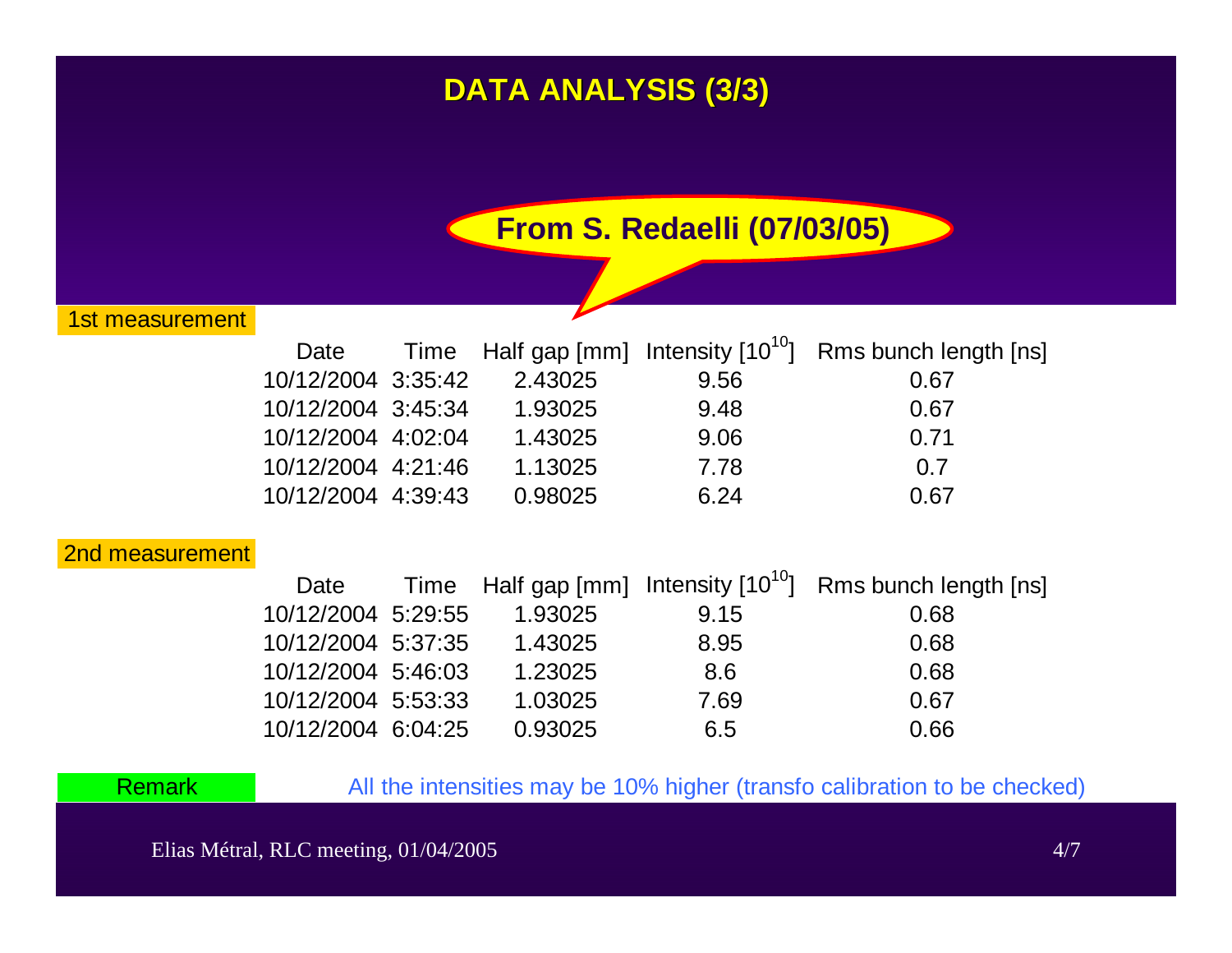### **WHAT WE HAD BEFORE THE DATA ANALYSIS**

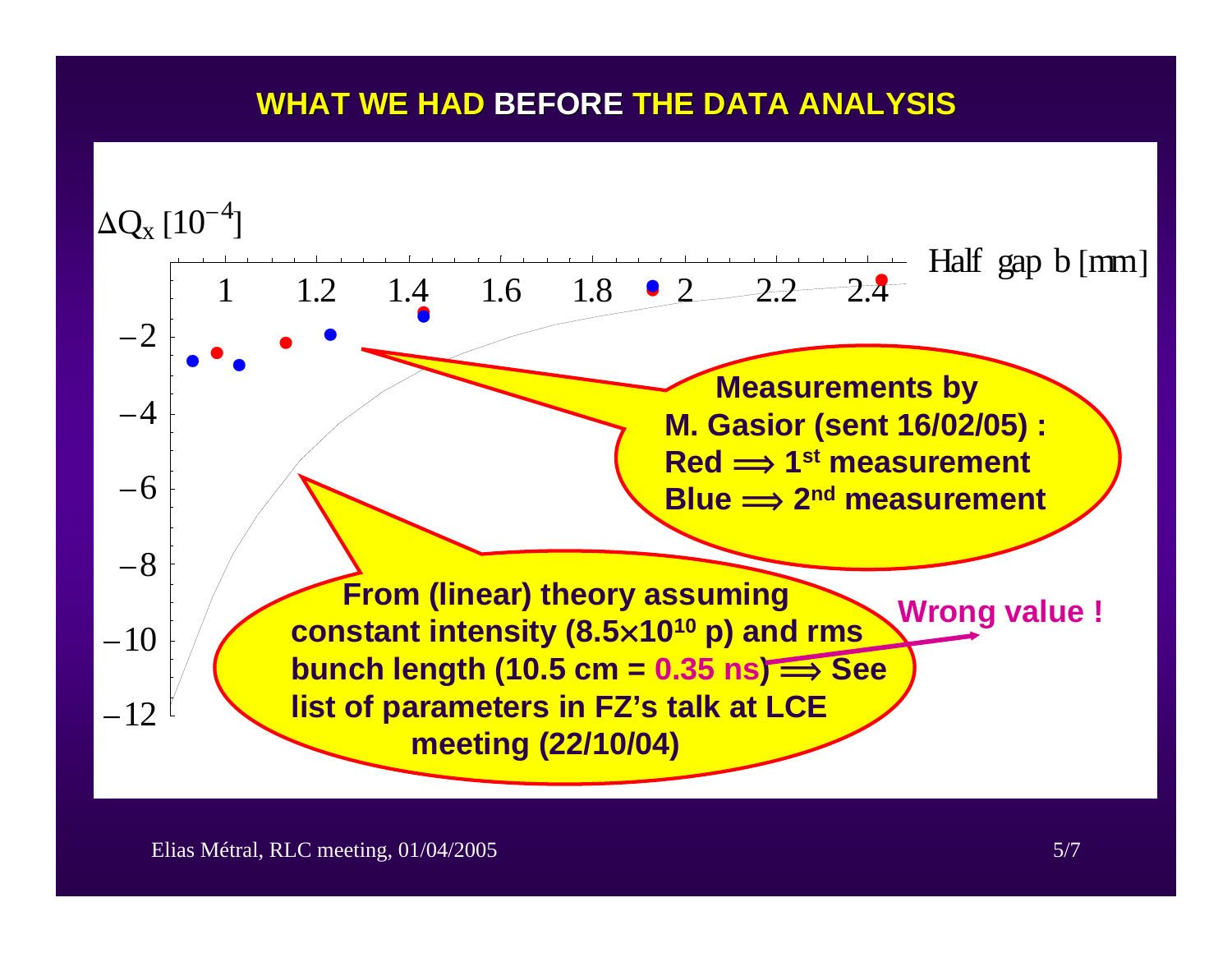### **WHAT WE HAVE WHAT WE HAVE NOW AFTER THE DATA ANALYSIS AFTER THE DATA ANALYSIS**